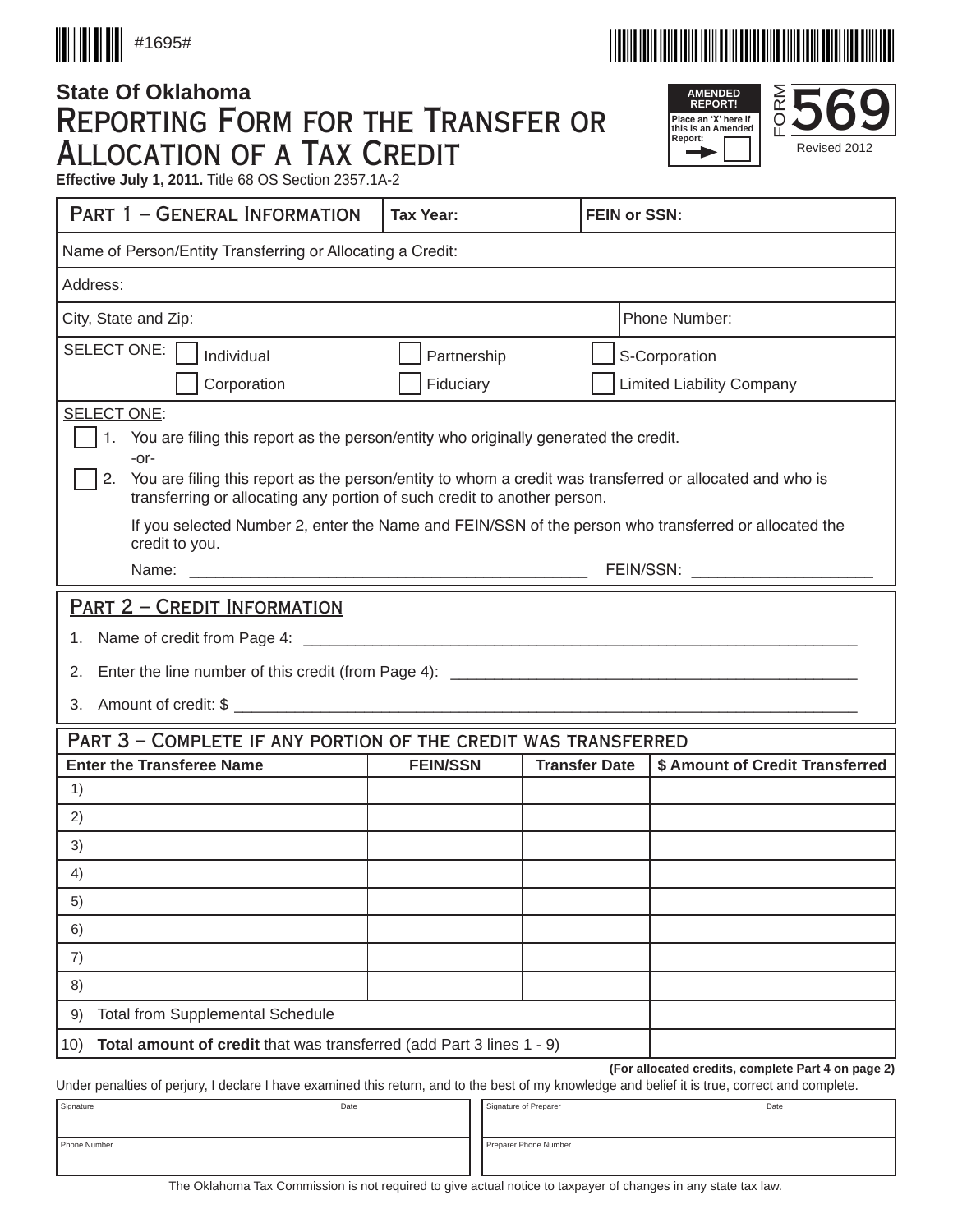



Form 569 - Page 2

REPORTING FORM FOR THE TRANSFER OR ALLOCATION OF A TAX CREDIT (TITLE 68 OS SECTION 2357.1A-2)

| PART 4 - COMPLETE IF ANY PORTION OF THE CREDIT WAS ALLOCATED               |                 |                               |              |  |  |
|----------------------------------------------------------------------------|-----------------|-------------------------------|--------------|--|--|
| Name of Shareholder, Partner or Member                                     | <b>FEIN/SSN</b> | \$ Amount of Credit Allocated | "X" if a PTE |  |  |
| 1)                                                                         |                 |                               |              |  |  |
| 2)                                                                         |                 |                               |              |  |  |
| 3)                                                                         |                 |                               |              |  |  |
| 4)                                                                         |                 |                               |              |  |  |
| 5)                                                                         |                 |                               |              |  |  |
| 6)                                                                         |                 |                               |              |  |  |
| 7)                                                                         |                 |                               |              |  |  |
| 8)                                                                         |                 |                               |              |  |  |
| 9)                                                                         |                 |                               |              |  |  |
| 10)                                                                        |                 |                               |              |  |  |
| 11)                                                                        |                 |                               |              |  |  |
| 12)                                                                        |                 |                               |              |  |  |
| 13)                                                                        |                 |                               |              |  |  |
| 14)                                                                        |                 |                               |              |  |  |
| 15)                                                                        |                 |                               |              |  |  |
| 16)                                                                        |                 |                               |              |  |  |
| 17)                                                                        |                 |                               |              |  |  |
| 18)                                                                        |                 |                               |              |  |  |
| 19)                                                                        |                 |                               |              |  |  |
| 20)                                                                        |                 |                               |              |  |  |
| 21)                                                                        |                 |                               |              |  |  |
| 22)                                                                        |                 |                               |              |  |  |
| 23)                                                                        |                 |                               |              |  |  |
| 24)                                                                        |                 |                               |              |  |  |
| 25)                                                                        |                 |                               |              |  |  |
| 26)                                                                        |                 |                               |              |  |  |
| 27)                                                                        |                 |                               |              |  |  |
| 28)                                                                        |                 |                               |              |  |  |
| 29)                                                                        |                 |                               |              |  |  |
| 30)                                                                        |                 |                               |              |  |  |
| 31)                                                                        |                 |                               |              |  |  |
| 32)                                                                        |                 |                               |              |  |  |
| <b>Total from Supplemental Schedule</b><br>33)                             |                 |                               |              |  |  |
| Total amount of credit that was allocated (add Part 4 lines 1 - 33)<br>34) |                 |                               |              |  |  |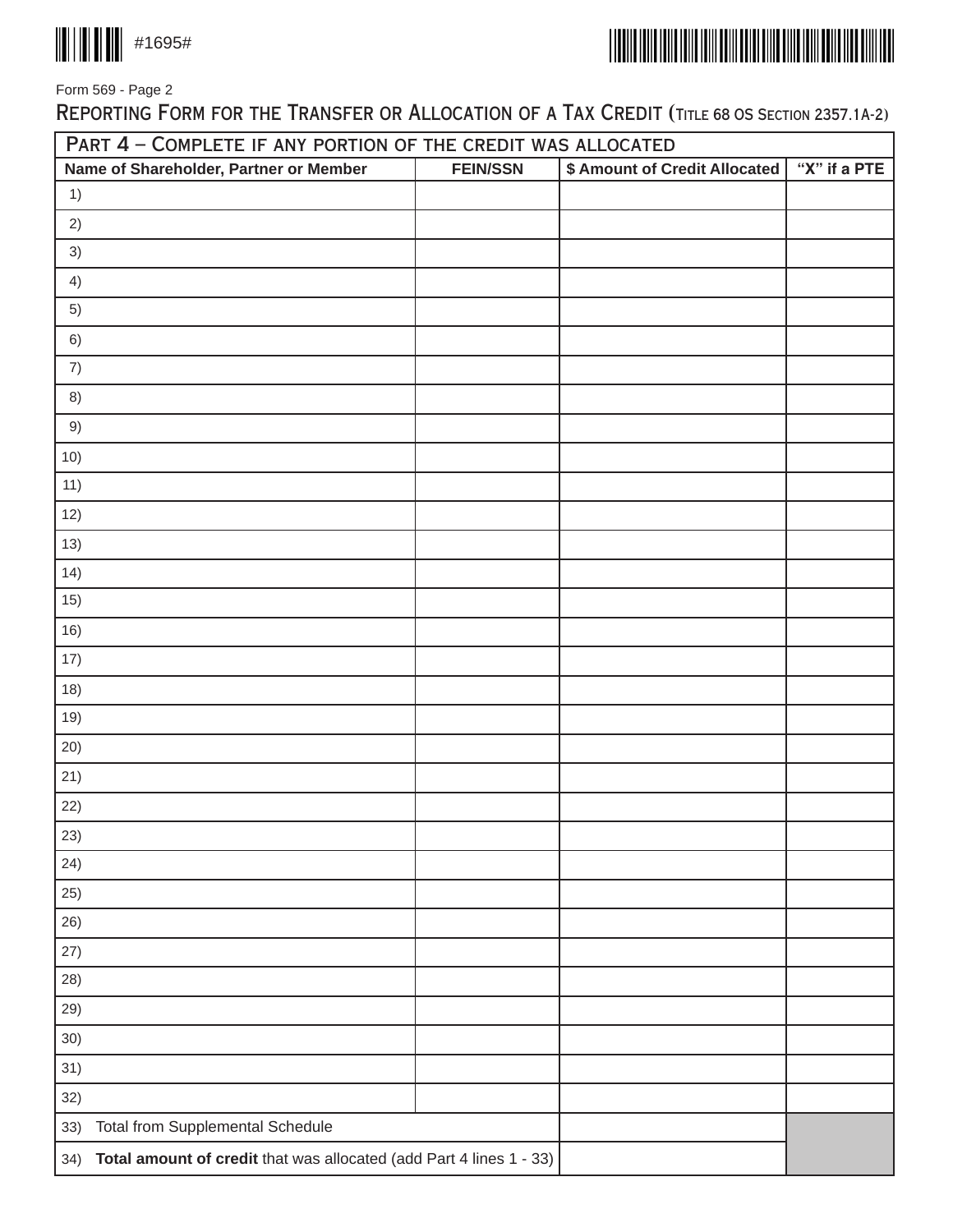# Reporting Form for the Transfer or Allocation of a Tax Credit Title 68 OS Section 2357.1A-2

# Reporting Requirements

Complete Form 569 to report any tax credit, authorized to be claimed under Title 68 of the Oklahoma Statutes, that has been transferred or allocated on or after July 1, 2011. The form shall be filed with the Tax Commission on or before the 20th day of the second month after the tax year in which an act occurs that allows the tax credit to eventually be claimed.

If a taxpayer claims a credit on any state tax return that was not previously reported on this form, such credit will be disallowed. Upon the filing of the required Form(s) 569, the credit will be allowed.

### Amended Report

If you are amending Form 569, place an 'X' in the Amended Report box. The amended report will supersede the original report in its entirety. Please fill out the form completely, do not provide just supplemental information.

# PART 1 - GENERAL INFORMATION

#### **Tax Year:**

- • Enter the tax year in which the credit was generated if you are the person who originally generated the credit.
- • Enter the tax year the credit was transferred or allocated to you if you transferred or allocated any portion of a credit previously transferred or allocated to you.

## Part 2 – Credit Information (when completing Part 2, refer to credits that are allocable or transferable listed on page 4)

- 1. Enter the name of the credit as shown on Page 4.
- 2. Enter the line number from Page 4 that corresponds to this credit.
- 3. Enter the amount of the credit that has been allocated and/or transferred to another person. This amount should equal the total reported in Parts 3 and 4.

# PART 3 - TO BE COMPLETED BY A TRANSFEROR WHO HAS TRANSFERRED A CREDIT

List the name, federal identification number, date of transfer and amount of credit that was transferred to each transferee. If additional rows are needed, attach a Supplemental Schedule using the same format as Part 3 and carry the total from the schedule to line 9.

#### Part 4 – To be completed by a pass-through entity that has allocated a credit

List the name, federal identification number and amount of credit that was allocated to each shareholder, partner or member. Place an 'X' in the column if the shareholder, partner or member is itself a pass-through entity (PTE). If additional rows are needed, attach a Supplemental Schedule using the same format as Part 4 and carry the total from the schedule to line 33.

#### **Mail this form, including any Supplemental Schedules, to:**

Oklahoma Tax Commission Post Office Box 26800 Oklahoma City, OK 73126-0800